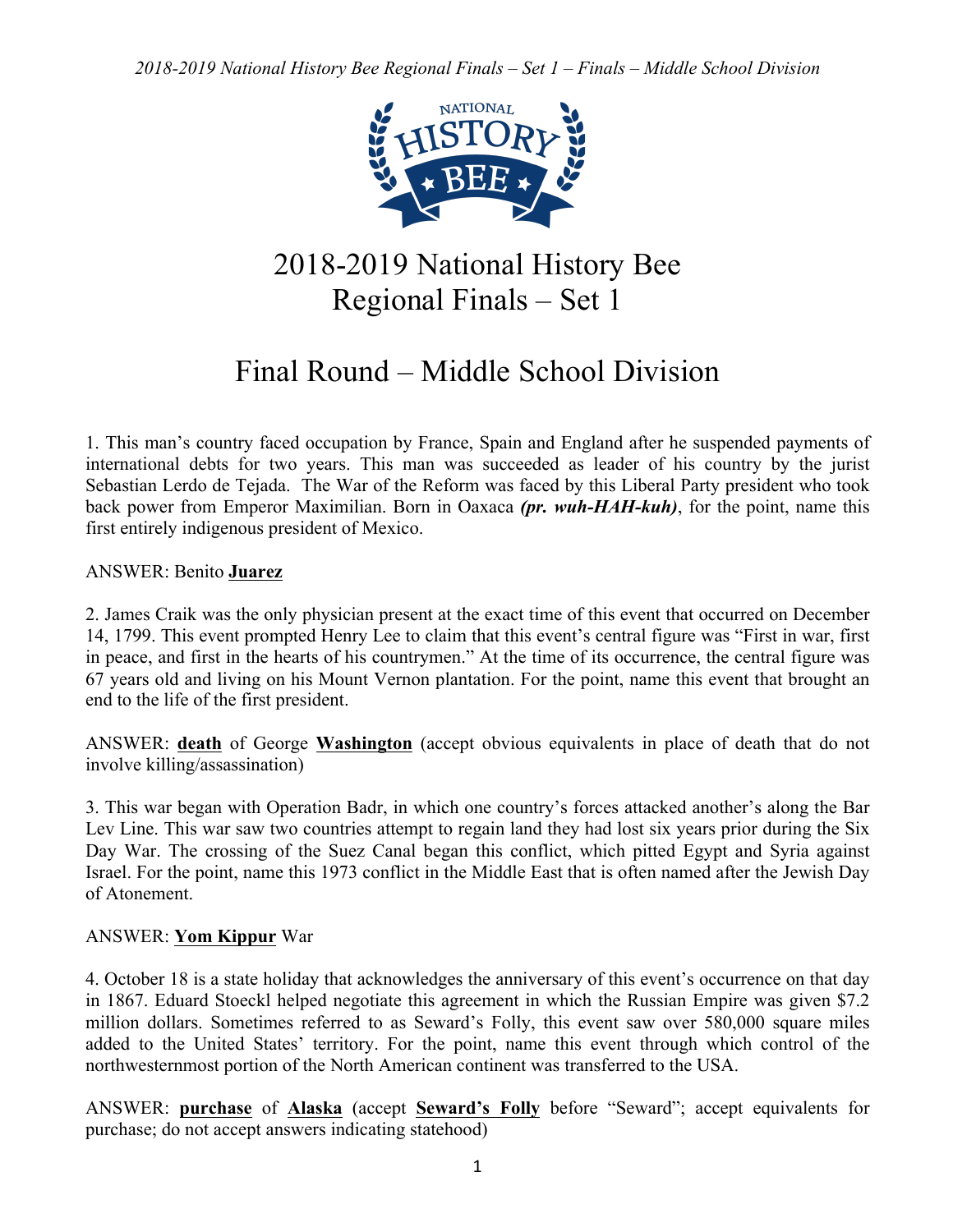5. This man claimed that he could not "calculate… the madness of the people" in reference to his failed investments in the South Sea Company. From 1703 to 1727, this man served as president of the Royal Society. Independently of Gottfried Leibniz, this author of *Opticks* and the *Principia Mathematica* is considered to have invented calculus. For the point, name this British physicist known for his three laws of motion.

## ANSWER: Isaac **Newton**

6. This state was home to presidents Rutherford B. Hayes and James Garfield, and aside from Virginia has sent more presidents to the White House than any other. This state was represented in the US Senate by the first American to orbit the earth, John Glenn. This Midwestern state contested a strip of land with its northern neighbor at the western end of Lake Erie in the Toledo War, and the Wright Brothers owned a bicycle shop in its city of Dayton. For the point, name this state recently led by Governor John Kasich from Columbus.

# ANSWER: **Ohio**

7. This piece of art was originally housed in a namesake cathedral whose bishop Odo was depicted rallying troops in it. This 70 meter-long artwork features a picture of Halley's Comet and includes characters like Harold Godwinson. One scene in this work shows the troops of William the Conqueror being rallied at the Battle of Hastings. For the point, name this long piece of cloth that depicts the Norman Conquest of England.

# ANSWER: **Bayeux Tapestry**

8. This agreement resulted in an annual 5% easing of restrictions on the output of maquiladoras. In one election, Ross Perot claimed that this agreement would create a "giant sucking sound going south" since employers in one country could "pay a dollar an hour for labor." Signed into law in 1994, for the point, name trade agreement signed between the United States, Canada and Mexico.

# ANSWER: **NAFTA** (accept **North American Free Trade Agreement**)

9. The first ten books of another historian's *Ab Urbe Condita* were the subject of this man's *Discourses on Livy*. In his most famous work, this man claims that a man must have the qualities of both a lion and a fox. In that 1513 work, this man claims that Cesare Borgia was a lucky example of the title figure who possessed adequate "virtue." For the point, name this Renaissance-era Italian diplomat who wrote *The Prince*.

# ANSWER: Niccolo **Machiavelli**

10. A conflict in this state gave rise to the Supreme Court case of *Cooper v. Aaron*. Virgil Blossom was fired as a Superintendent of Schools in this state that was governed by Orval Faubus in the 1950s and 1960s. In this state, the 101<sup>st</sup> Airborne Division protected nine African-American students who attended Central High School. For the point, name this state that was home to the Little Rock Nine.

#### ANSWER: **Arkansas**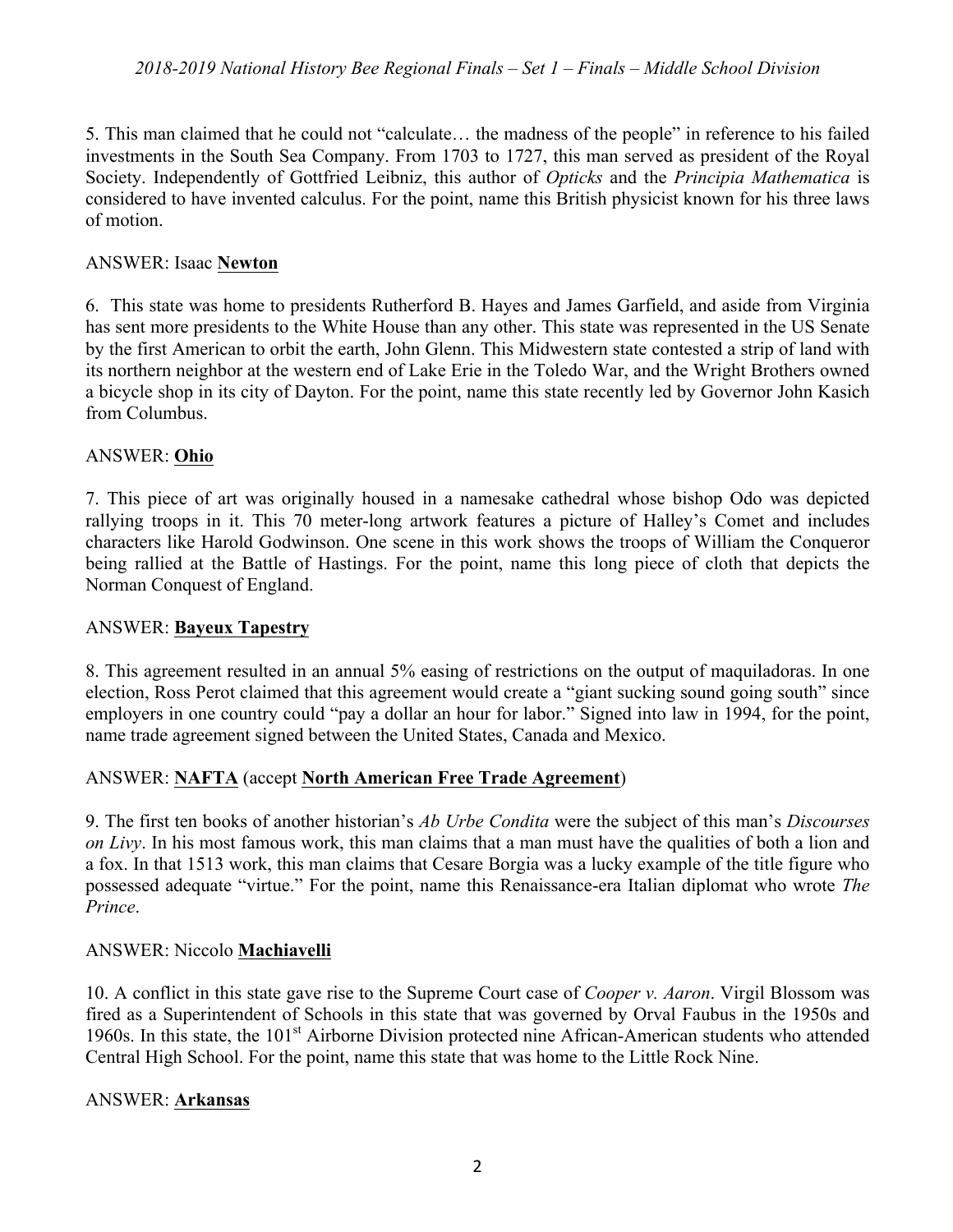11. Due to emigration from the Hebrides Islands and the Highlands region, this Canadian province is home to the highest number of Gaelic speakers in Canada. A style of fiddle-playing developed in this province's Cape Breton Island, and this province's capital has become the most populous city in the Maritime Provinces. For the point, name this province, where during World War I, a large explosion took place in its capital of Halifax.

#### ANSWER: **Nova Scotia**

12. James McEntee became the leader of this program after the death of its initial director, Robert Fechner. Aldo Leopold was a supervisor of erosion control as part of this program that employed over 3 million men. A wage of \$30 a month was paid to participants in this program who planted a combined total of over 3 billion trees. For the point, name this New Deal program that put men to work in natural parks and other outdoor environments.

## ANSWER: **Civilian Conservation Corps** (or **CCC**)

13. This scandal which implicated Oliver North saw the sitting president sidestep the limitations of the Boland Amendment. Sitting Secretary of Defense Caspar Weinberger helped provide Hawk missiles as part of this scandal. The proceeds from the central activities in this scandal were used to fund a group in Nicaragua. For the point, name this Reagan-era scandal involving weapons being sold to an embargoed Middle Eastern country.

#### ANSWER: **Iran-Contra** Affair

14. This man was brought into the employ of John Slaney after being kidnapped by Captain Thomas Hunt. A member of the Pawtuxet tribe, this man engaged in his most famous effort beginning in 1620. Born with the name Tisquantum, this man was rescued by Miles Standish after being kidnapped on an intelligence mission ordered by William Bradford. For the point, name this Native American who helped teach the Plymouth colonists how to farm.

# ANSWER: **Squanto** (accept **Tisquantum** before mentioned)

15. This song refers to "tyrants" and "traitors" as "The shame of all parties." In his *1812 Overture*, Pyotr Tchaikovsky quotes this song to represent an invasion. In a famous scene in the movie *Casablanca,*  people singing this song drown out those signing the German song, "Watch on the Rhine." This song got its name from volunteers from the title city on the Mediterranean Sea who marched on Paris. For the point, name this national anthem of France.

ANSWER: "La **Marseillaise**" (prompt on "French National Anthem" before mention)

16. This chief justice presided over a court case that ruled that Georgia could not repeal a law that allowed for the sales of Yazoo land grants, *Fletcher v. Peck*. The "Necessary and Proper" Clause was established by *McCullough v. Maryland* as part of this man's court. The doctrine of judicial review was upheld in this man's opinion to the case *Marbury v. Madison*. For the point, name this longest-serving chief justice.

# ANSWER: John **Marshall**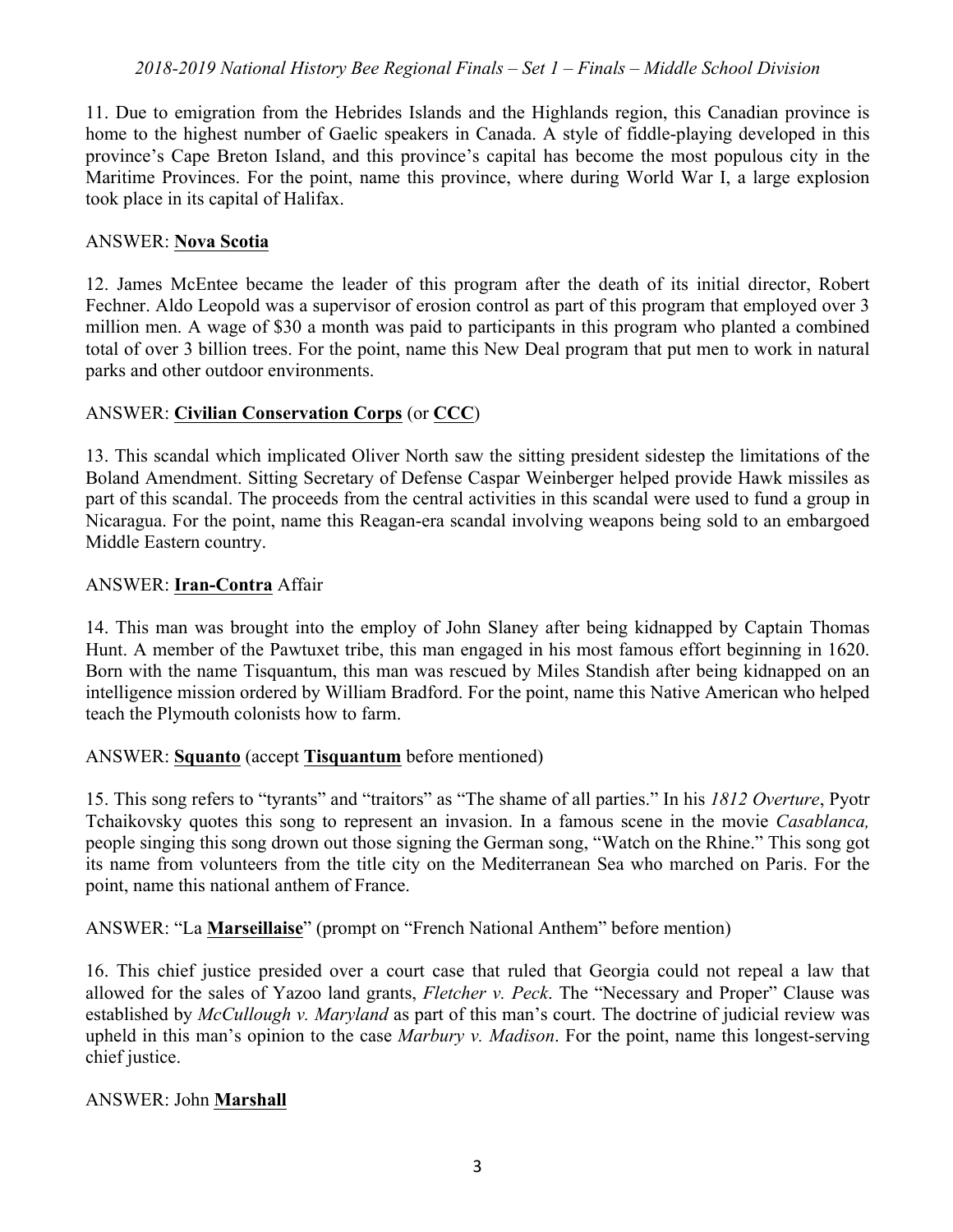17. Jean-Baptiste Tavernier claimed that a "black" counterpart to this structure was built opposite to it across the Yamuna River. This structure was described as a "tear on the face of eternity" by Rabindranath Tagore. Shah Jahan ordered the construction of this building in order to house the remains of his wife Mumtaz. Found in Agra, for the point, name this white mausoleum built in Mughal India.

#### ANSWER: **Taj Mahal**

18. Horemheb was appointed "lord of the land" by this man who was the son of an individual known as the Younger Lady. The original name of this figure translates to "Living Image of Aten." Lord Carnarvon funded an effort by Howard Carter in the Valley of the Kings that resulted in the excavation of the remains of this emperor. Beginning his reign at the age of nine, for ten points, name this boy Pharaoh whose tomb was found in Egypt.

ANSWER: King **Tut**ankhamun (accept King **Tut**ankhaten)

19. The central character of this poem tells a friend the circumstances under which to "Hang a lantern aloft in the belfry-arch." This poem begins with a call for children to hear about the title event that occurred "On the eighteenth of April, in Seventy-Five," This poem was written by Henry Wadsworth Longfellow. For the point, name this poem about a Boston silversmith's attempts to warn colonists of the oncoming British troops.

## ANSWER: "**Paul Revere's Ride**"

20. This current world leader is the third leader of his country's Mount Paektu Bloodline. A controversial rendition of "Happy Birthday" was sung to this leader by his alleged friend Dennis Rodman. This man became the first leader of his country to hold talks with a sitting American president when he attended a summit in Singapore where he discussed nuclear weapons with Donald Trump. For the point, name this current Supreme Leader of North Korea.

# ANSWER: **Kim Jong-Un** (prompt on "Kim" alone)

21. Alan Greenspan claimed that this act "kept our standard of living lower than would otherwise have been possible." This 1890 act was sponsored by a senator from Ohio who also sponsored a silver purchase act in the same year. This act was applied to American Tobacco Company and was used to break up Standard Oil. For the point, name this congressional act that prevented the creation of monopolies.

#### ANSWER: **Sherman Antitrust** Act (prompt on "Sherman Act")

22. Following the Sharpeville Massacre, this man worked with Joe Slovo and Walter Sisulu to found a militant organization known as the Spear of the Nation. F.W. de Klerk ordered the release of this man from a 27-year prison term that included a stay in Robben Island. This man served as president of the African National Congress, in which capacity he campaigned against apartheid. For the point, name this leader of South Africa.

#### ANSWER: Nelson **Mandela**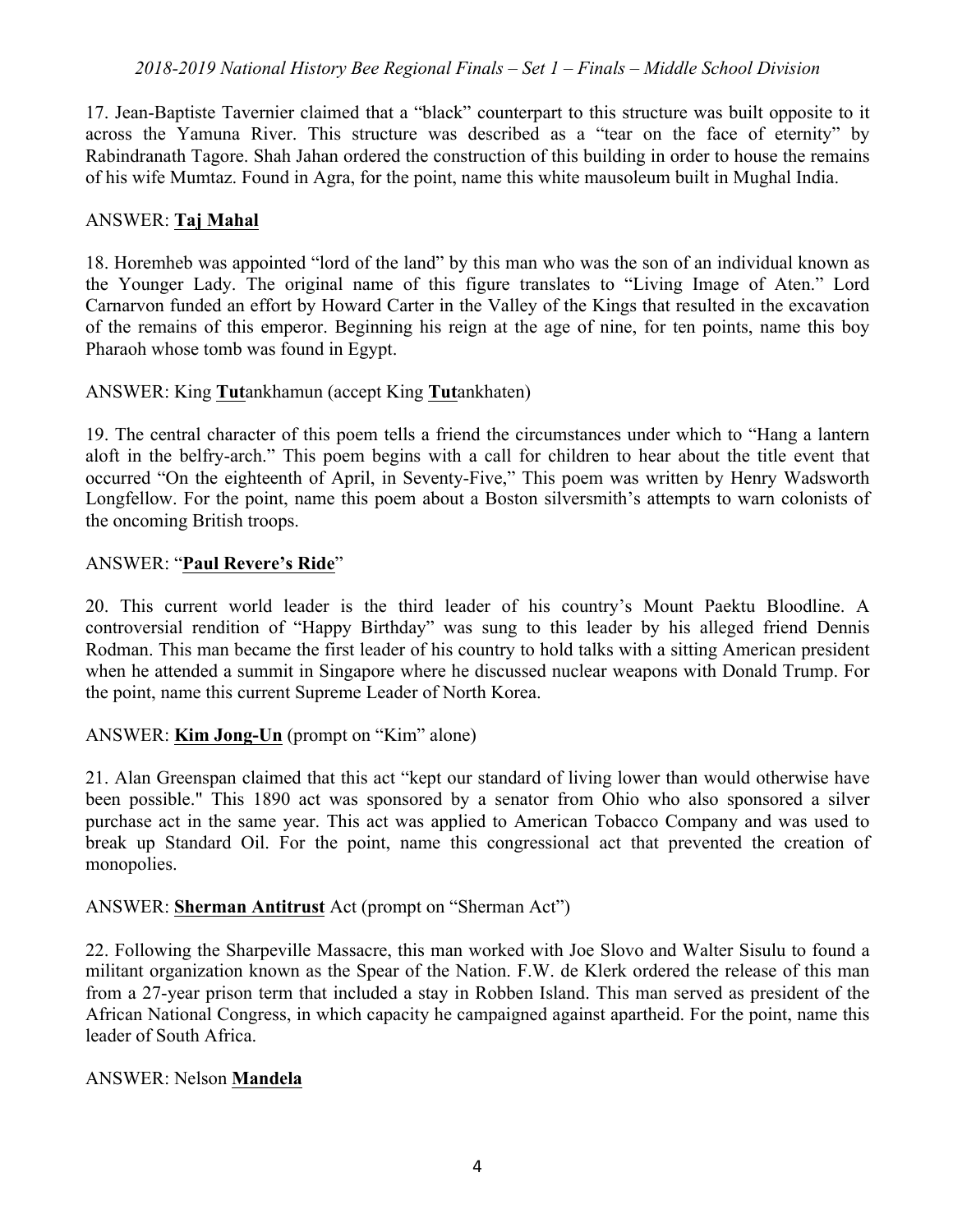23. A physician named Carl Weiss shot this man who called for limits on annual income to be set at \$1 million as part of his Share Our Wealth campaign. Father Charles Coughlin was a major supporter of this governor who was inspired by a phrase used by William Jennings Bryan to develop the campaign slogan "Every Man a King." For the point, name this populist governor of Louisiana during the early 1930's.

## ANSWER: Huey **Long**

24. This prime minister ran an anti-poverty campaign marked by the words "Garibi Hatao." This ruler ordered a military operation to remove extremist leaders from the Golden Temple in Operation Blue Star. A series of 1984 riots occurred in response to the assassination of this leader by two Sikh bodyguards. The Emergency was a period of unrest during the tenure of, for the point, what only woman to serve as Prime Minister of India?

## ANSWER: **I**ndira **Gandhi** (prompt on "Gandhi")

25. John Sugden wrote about the last stand of this man, who was supposedly killed by Martin Van Buren's future vice president, Richard Johnson. Along with his brother Tenskwatawa, this man founded a major multitribal settlement in Indiana known as Prophetstown. This man's namesake confederacy was largely destroyed at the Battle of the Thames. For the point, name this Native American leader of the Shawnee tribe during the War of 1812.

#### ANSWER: **Tecumseh**

26. This dynasty was founded following Xiang Yu's splitting of its predecessor into the Eighteen Kingdoms. The former peasant Liu Bang was the first ruler of this empire that dealt with Daoist rebels in the Yellow Turban Rebellion. Emperor Wu made Confucianism the official ideology of this empire that rose after the collapse of the Qin. For the point, name this dynasty that shares its name with China's main ethnic group.

# ANSWER: **Han** Dynasty

27. The Ten Days' Campaign was a failed attempt to put down this country's 1830 independence revolution. A king of this country had Henry Morton Stanley help with the establishment of the Congo Free State. Leopold II ruled this country that saw a late 1800s language shift in its capital from Dutch to French. Wallonia and Flanders have been historic divisions of, for the point, what European nation governed from Brussels?

#### ANSWER: Kingdom of **Belgium**

28. After a building with the same function was destroyed in the Nika revolt, construction on this building began under the oversight of Isidore of Miletus and Anthemius of Tralles. Following an Ottoman invasion of its home city in 1453, Mehmed the Conqueror had this building turned into a mosque. Constructed under Byzantine Emperor Justinian, for the point, name this religious building which is now a museum in Istanbul.

#### ANSWER: **Hagia Sophia**